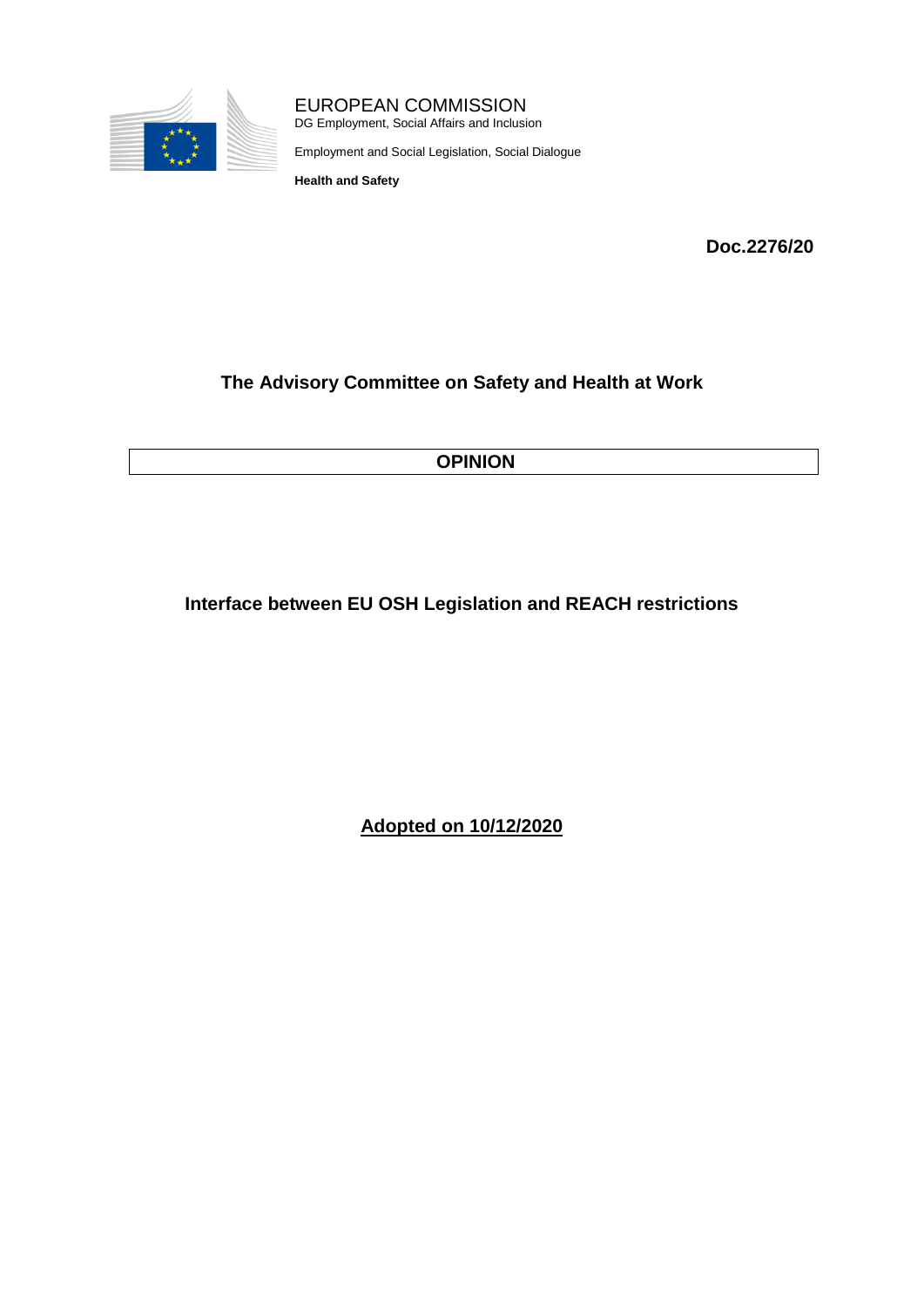### **Introduction**

In its Council conclusions "A New EU Strategic Framework on Health and Safety at Work: Enhancing the implementation of Occupational Safety and Health in the EU" (10.12.2019), the Council invited the Commission to clarify the interface between the OSH and REACH legislations and to improve coordination by developing transparent procedures and criteria to be used when selecting the most appropriate substance specific regulatory options. ACSH hereby provides an analysis why there is the need to reach clarity at the interplay between REACH and OSH and when, if and how REACH and OSH regulation can complement each other.

EU OSH requirements primarily come from EU directives adopted in the field of social policy where social partners and governments play an important role in decision making via the tri-partite ACSH. Limit values for priority chemicals are routinely set under OSH legislation and this paper seeks to explain where it may be appropriate, under certain specified conditions, to use Restrictions under REACH to complement the requirements under EU OSH legislation.

For OSH-related REACH restrictions, the proof of an unacceptable level of risk for workers is an essential prerequisite for demonstrating that action is necessary beyond any measures already in place, quoted from REACH Art. 69. Therefore, there is a need to agree on criteria that should be considered when determining when OSH-related REACH restrictions are expedient or not.

Whilst this paper concerns REACH Restrictions, the ACSH acknowledges that there are other aspects of the OSH/REACH interface that would benefit from common guidance.<sup>1</sup> However, the current need appears to be most prominent in relation to the restrictions under REACH annex XVII**.**

The tri-partite Advisory Committee on Safety and Health (ACSH) is of the opinion, that whenever a national competent body for REACH considers the necessity to replace, pre-empt or complement OSH regulation, the assessment regarding subsidiarity and coherence should take place before initiating any regulatory action.

### **Development of OSH and REACH regulations**

 $\overline{a}$ 

The primary source of EU OSH requirements are directives set in the field of social policy. It is recognised that, in certain situations, benefits can arise when OSH and REACH requirements can work together to ensure added value at EU level for the safety and health of workers.

This document evaluates one such situation, namely the relationship between EU Occupational Safety and Health (OSH) legislation and restrictions under the chemical regulation REACH or a combination of both. The ACSH provides its perspective to identify ways and principles for using REACH-restrictions as a means for complementing the protection of workers handling hazardous substances or reinforcing OSH provisions (especially with a new OEL or a revised OEL).

<sup>&</sup>lt;sup>1</sup> For example, OSH legislation can work in synergy with REACH authorisations to make sure all exposure situations are covered (e.g., the binding OEL for chrome VI under the OSH legislation complement the REACH authorisation as it covers all exposure situations including welding processes which are out of REACH authorisation scope.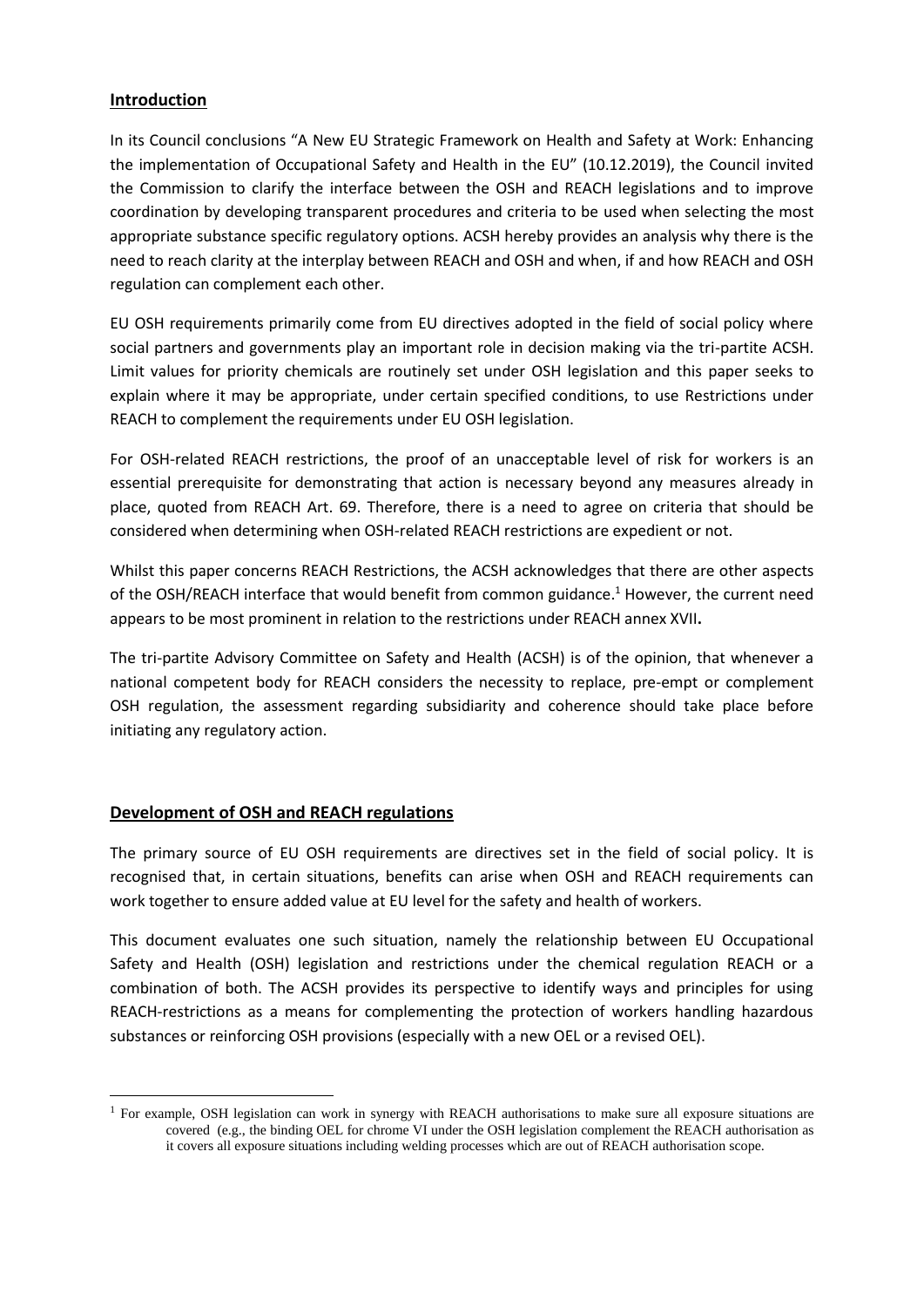REACH and OSH legislation are different but complementary. In order to promote synergies, actions in both areas need to be well coordinated and it has to be ensured that the specific legal requirements of the EU Treaty pertaining to that policy area are adequately respected.

OSH directives regulate duties and responsibilities of the employer and workers. According to the EU Treaty (Art. 153 of the treaty), Social Partners at European level have to be consulted before the Commission makes a proposal to amend an OSH directive. OSH directives are based on the codecision legislative procedure and have to be adopted by the EP and the Council. According to the EU Treaty, OSH directives regulate minimum requirements. This is due to the specific nature of EU social legislation and the strict division of competences between the EU institutions and Member States, as well as the need to respect the autonomy of social partners. Member states can impose more strict national OSH regulations.

REACH regulates duties of manufacturers, importers, downstream users, in relation to substances (manufactured/imported or placed on the market). REACH as a single market regulation applies directly and provides for a harmonised maximum EU approach (Art. 114 of the treaty). REACH restrictions are based on a decision of the Commission in a comitology procedure with scrutiny involving Council and EP.

Above all, existing OSH principles (the hierarchy of controls) provide for sufficient protection against chemical risks at the workplace since the basis of OSH legislation is that those risks shall be eliminated or reduced to a minimum. The employer is responsible for elimination or substitution and for introducing preventive and protective measures to ensure risk reduction while considering the specific conditions of use at the workplace. To further support those objectives, OSH legislation (98/24/EC (CAD), 2004/37/EC (CMD)) sets limit values and minimum standards that must be transposed into national legislation.

The Advisory Committee on Health and Safety at Work (ACSH) and its Working Party on Chemicals (WPC) is effectively and necessarily involved in the limit setting process. The tripartite dialogue between employee representatives, employer organisations and national governments is required specifically to address the feasibility of proposals as well as socioeconomic issues and thus to provide for input from national governments and social partners, as required by the Treaty.

In 2007, the REACH Regulation came into force. With REACH, tailor-made approaches addressing specific risks can be brought forward and the introduction of a restriction including worker protection is in principle processed in a structured and transparent way. Setting up restrictions under REACH however does not involve the consultation and participation of social partners. This is a significant difference compared to the procedures foreseen for OSH legislation. Additionally, the principle of not prejudicing other regulations (OSH here) has not always been comprehensively assessed in the past and the ACSH provides thoughts on how a comprehensive and thorough analysis could be performed in the future.

REACH restrictions may offer a valuable instrument to complement OSH legislation in specific and duly justified cases. For the vast majority of chemicals and applications, OSH legislation already ensures safe use and adequate worker protection. An analysis as to whether OSH-restrictions under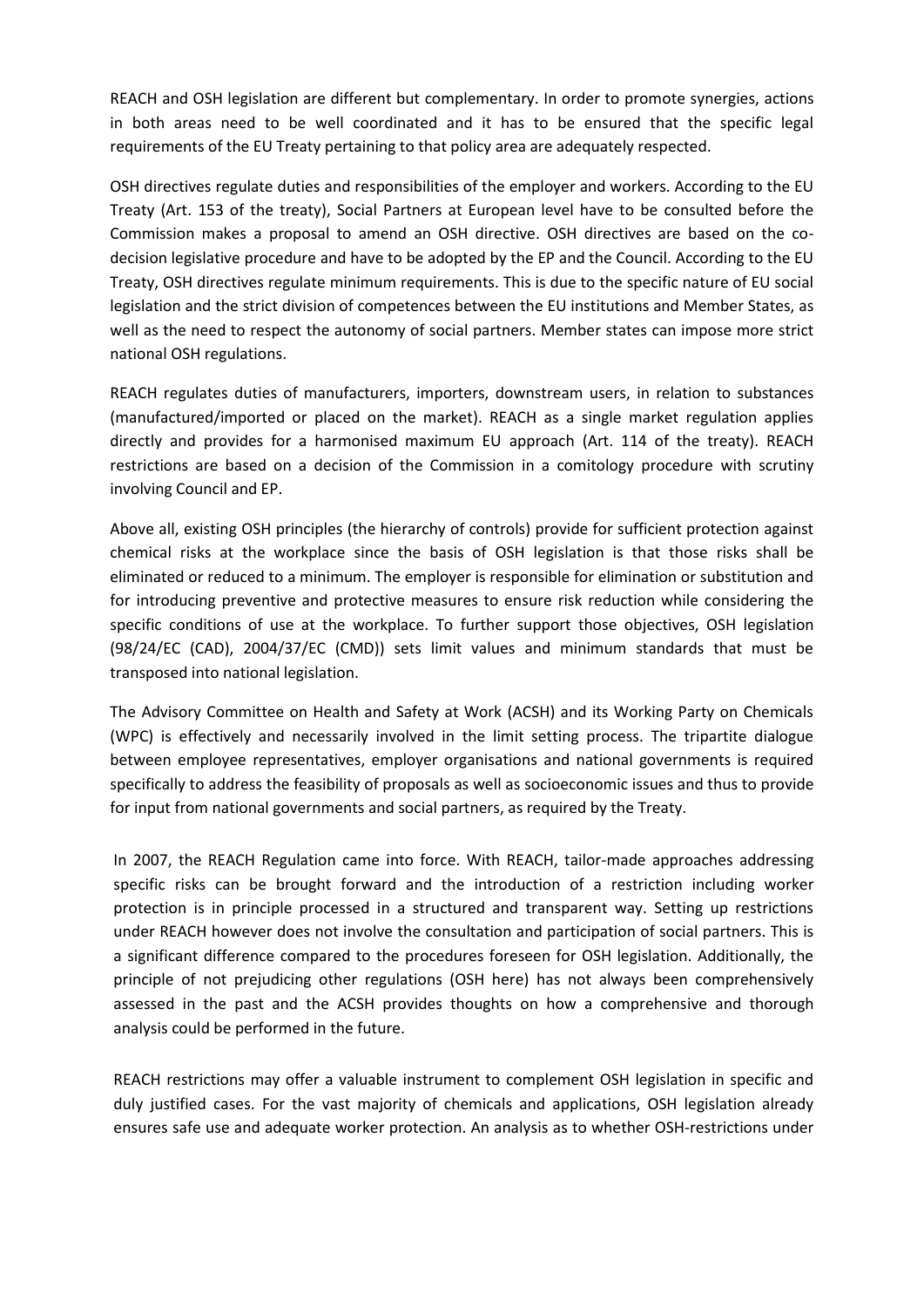REACH are actually necessary should be carried out taking into account the proposed criteria presented in this paper.

### **Criteria for a restriction under REACH addressing work-related issues**

A pre-requisite for every restriction is evaluating practicability and feasibility beforehand, ensuring that all affected parties can comply with the conditions of the restriction. Whether a restriction under REACH is an option to address OSH issues could be checked further against the following considerations (non-exhaustive list):

- Is there a relevant health-risk and a significant difference in protection levels in EU Member States that requires EU regulation to assure a comparable and adequately high level of protection?
- Is there a need to enhance the existing EU OSH-instruments to reduce risks in a situation where application of the general OSH requirements including an OEL is not sufficient? This could be the situation in individual cases where e.g. occupational diseases have been demonstrated to remain at high level due to specific properties of the substances and/or how exposure occurs e.g. sensitisers or dermal exposure.
- Are for technical reasons sufficient risk management measures and operational conditions not achievable? Does that lead to unacceptable high risks of severe effects for a significant number of workers across EU member states?
- Due to an unacceptable risk for workers, is the most efficient regulatory approach to prevent the substance from being placed on the market (e.g.: total ban of asbestos fibres)?
- Are there particular advantages of introducing a restriction by REACH in order to e.g. deliver specific descriptions of particular measures that will ensure adequate protection of workers? Or could a similar or higher level of protection be obtained by the implementation of a BOELV?
- Where there is an identified unacceptable health risk, is this due to a lack of effective practical implementation of the EU OSH requirements or a weakness of actual legal requirements. Where this can be identified, can this be addressed by improvements to the EU OSH legislation or providing guidance to facilitate better compliance?

To tackle these issues, a cooperation of the relevant REACH Committees with the ACSH/WPC before a project of restriction concerning OSH under REACH is highly recommended by ACSH.

Restrictions can be generic or targeted with regard to many aspects (e.g. coverage, efficiency and proportionality). They can be flexible and address principally any substance-related risk. The following non-exhaustive list focusses on OSH-related issues that are addressed by REACH restrictions already: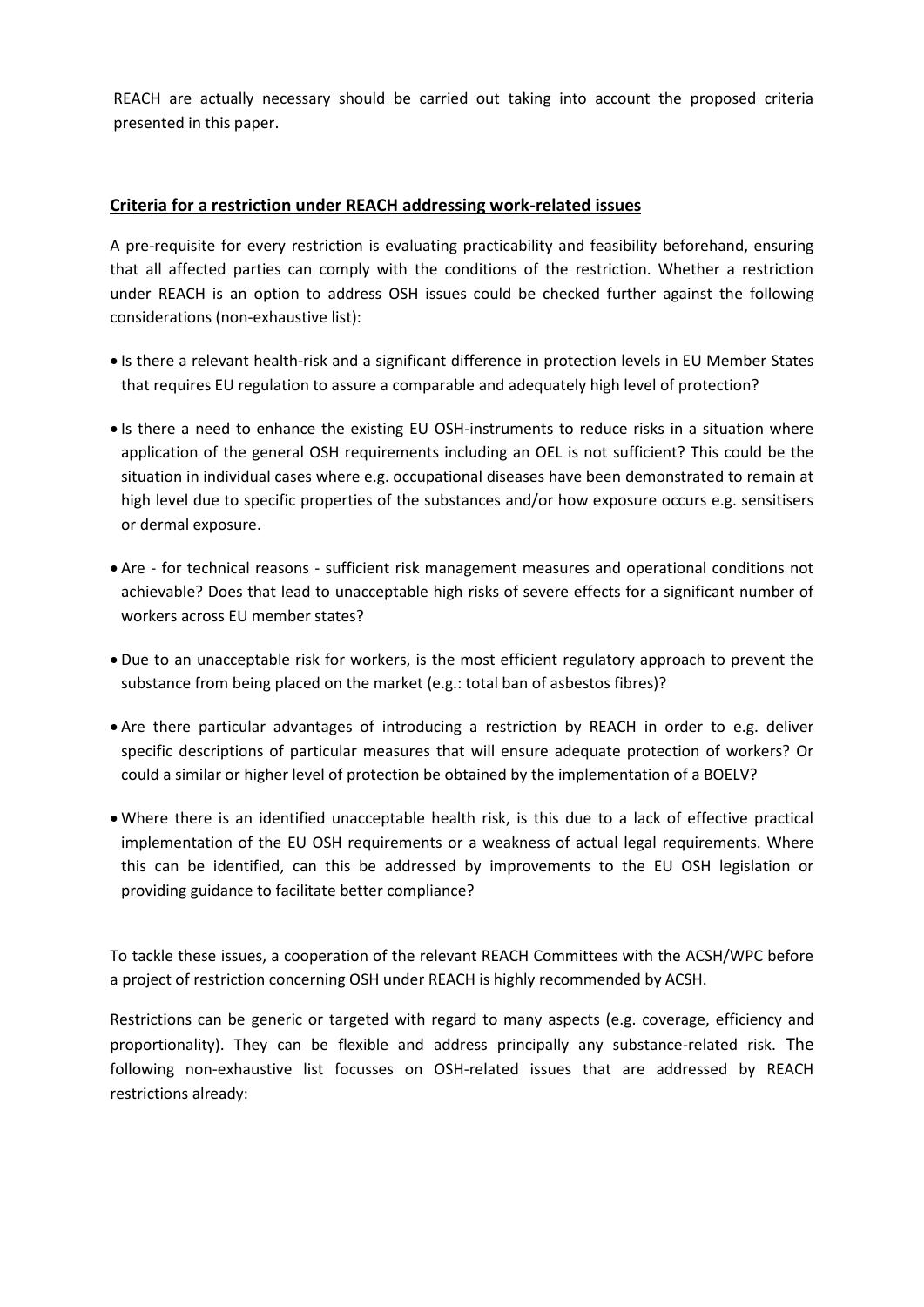- Ban: A substance as such, in mixtures or in articles could be totally banned (e.g. Annex XVII, entry 1: Polychlorinated terphenyles; Annex XVII, entry 6: Asbestos fibres) or restricted for specific ways of use or areas of use. In particular, the latter is an option in case alternative solutions are available and a restriction would force the use of those alternatives.
- Minimisation in mixtures or articles: The concentration or the release of a substance could be limited for certain mixtures or articles (e.g. Annex XVII, entry 60: Acrylamide).
- Harmonised technical measure: quality-assured, harmonised EU-wide installation of technical measures (e.g. Annex XVII, entry 59: Dichloromethane)
- Harmonised training: quality-assured, harmonised EU-wide introduction of tailor-made organisational risk reduction strategies (training material for the employer and employee, e.g. restriction for Diisocyanates)
- Harmonised limit values, combined with guidance (e.g. NMP)

The last two types of restriction are novel approaches, which clearly need thorough reflection between Member States and Commission since they serve as precedents to address similar risks cases.

In general, it is the opinion of the ACSH that setting of detailed **harmonized workplace training requirements** for individual substances under REACH should be a well-founded exception and used only where well justified. OSH instruments already include requirements for training that apply in the general sense and also to the use of individual substances. The use of a REACH restriction may be appropriate in some very specific situations where training is demonstrated to reduce significantly an identified unacceptable risk for workers.

Regarding **harmonized limit values**, the ACSH considers, that for substances regulated by the CMD, limit values should always be set as BOELVs pursuant to the CMD and not by way of a REACH restriction. Similarly, BOELVs can be set for substances, which are regulated by the CAD. The need to set harmonized limit values can be fulfilled using OSH instruments. If in addition to OSH legislation, occupational limit values are in practice set also by REACH restrictions, the coherence of the legislation is disrupted. These risks causing confusion, administrative burden and legal uncertainty.

Also, in the perspective of this interface between REACH and OSH, the case of substances generated during a production process and other agents occurring at the workplace (e.g. wood dust) should be seen as always relevant for (B)OELVs, taking into account that they are not in the scope of REACH.

## **Conclusion**

The ACSH, being the appointed tripartite advisory body for occupational safety and health, urges the Commission's conclude its assessment on the interface between REACH and OSH in general, with a focus on the future relationship of restrictions under REACH and OSH measures like BOELVs or IOELVs under CAD or/and BOELVs under CMD. This is necessary, as there remains a lack of adequate progress in this respect since the ACSH's statements in 2013 (Doc. 01903/13) and 2017 (3.3 Doc.789- 18-EN) addressing this topic.